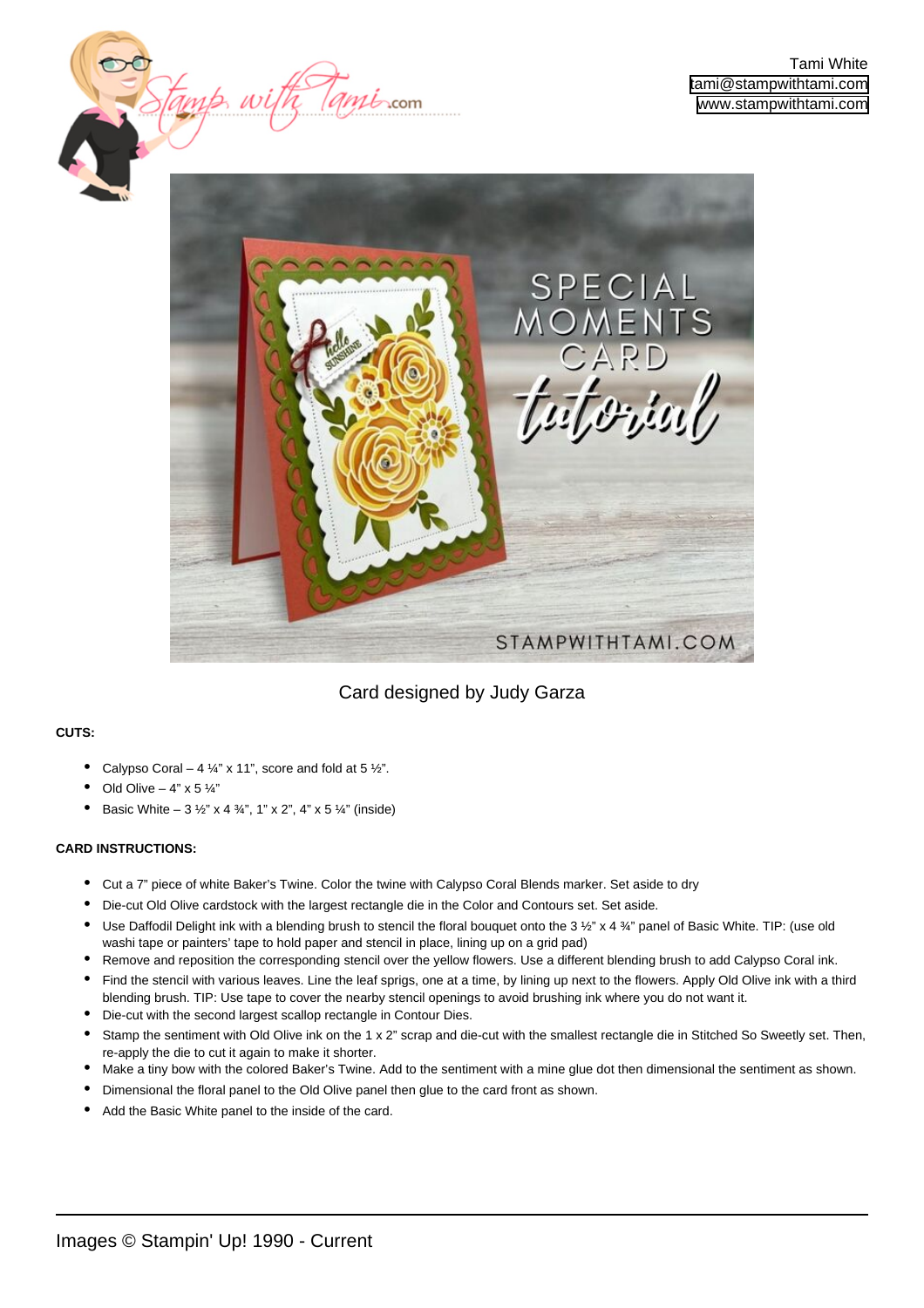# Special Moments Card **Tami White**

| Happy Birthday<br>Brightening<br>rou're wanded bill<br>AMAZING<br>Connabilation<br>Sympathy<br>helle<br>Wonderful<br>hang in there<br>Thanks<br>thinking gfyou<br>You're holding it.<br>ud lach<br>ن بهاد 2D.<br>feel the feel<br>pecíal<br><b>FRIEN</b> |                                                                                                    |                                                                           |                                                                           | <b>STAMPIN' PAD</b>                                                 |
|----------------------------------------------------------------------------------------------------------------------------------------------------------------------------------------------------------------------------------------------------------|----------------------------------------------------------------------------------------------------|---------------------------------------------------------------------------|---------------------------------------------------------------------------|---------------------------------------------------------------------|
| <b>Special Moments</b><br>Photopolymer<br>Stamp Set<br>(English) - 158081<br>Add to Cart                                                                                                                                                                 | Calypso Coral 8-<br>$1/2$ " $X$ 11"<br>Cardstock -<br>122925<br>Add to Cart                        | Old Olive 8-1/2" X<br>11" Cardstock -<br>100702<br>Add to Cart            | Basic White 8-1/2"<br>X 11" Cardstock -<br>159276<br>Add to Cart          | Daffodil Delight<br>Classic Stampin'<br>Pad - 147094<br>Add to Cart |
| <b>STAMPIN' PAD</b>                                                                                                                                                                                                                                      | <b>STAMPIN' PAD</b>                                                                                |                                                                           |                                                                           |                                                                     |
| Calypso Coral<br>Classic Stampin'<br>Pad - 147101<br>Add to Cart                                                                                                                                                                                         | Old Olive Classic<br>Stampin' Pad -<br>147090<br>Add to Cart                                       | Calypso Coral<br>Stampin' Blends<br>Combo Pack -<br>154881<br>Add to Cart | Stampin' Cut &<br>Emboss Machine -<br>149653<br>Add to Cart               | Scalloped<br>Contours Dies -<br>155560<br>Add to Cart               |
|                                                                                                                                                                                                                                                          |                                                                                                    |                                                                           |                                                                           | .                                                                   |
| <b>Stitched So</b><br>Sweetly Dies -<br>151690<br>Add to Cart                                                                                                                                                                                            | <b>Butterflies &amp;</b><br><b>Flowers Layering</b><br>Decorative Masks -<br>158142<br>Add to Cart | <b>Blending Brushes -</b><br>153611<br>Add to Cart                        | <b>Baker's Twine</b><br><b>Essentials Pack -</b><br>155475<br>Add to Cart | <b>Rhinestone Basic</b><br>Jewels - 144220<br>Add to Cart           |